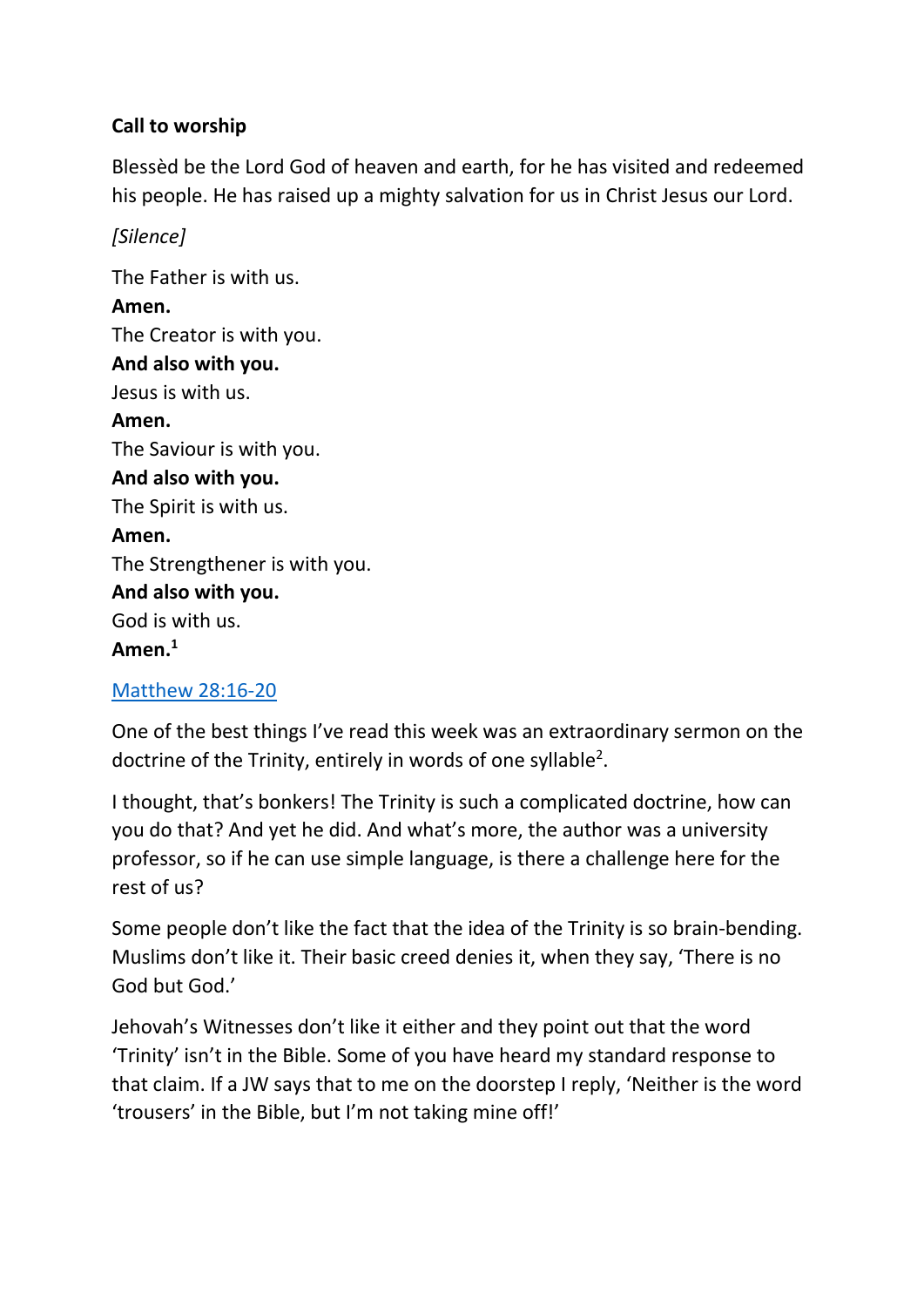The fact is, the church in the early centuries looked at the scriptural evidence about God and concluded that when you put it all together, you had to use new words and special terms to speak of this extraordinary God.

And why should we be surprised if the doctrine of God is difficult to comprehend fully? This is the Creator of the universe we are talking about, the God who always was, always is, and always will be. We are but creatures.

However, here's a key to understanding the basics about the Trinity. You can say that the doctrine of the Trinity is based around three statements: there is

- One God
- Who exists (or 'subsists') in three Persons
- All of whom are equally divine.

Do not see these three statements as definitions – although you should see them as true! See them instead as boundary markers. If our understanding of God falls within a triangle bounded by those three lines, then there is likely to be a reasonable statement about God. If it falls outside any of these boundary lines, it is a false statement about God.

I could say much more if I were preaching a series of sermons about the Trinity (and many years ago I once did), but that will have to do for now by way of introduction. This morning, I want to leave you with two important truths that we learn from believing in the Trinity.

### **Firstly**, the Trinity tells us **the** *name* **of God**:

baptising them in the name of the Father and of the Son and of the Holy Spirit (verse 19b)

Did you notice that? Jesus doesn't tell his disciples to baptise new disciples in the *names* of the Father, Son, and Holy Spirit, but in the *name* [singular] of the Father and of the Son and of the Holy Spirit.

Father, Son, and Holy Spirit together is God's name, according to Jesus. If you want to know God, you need to know God as Father, Son, and Holy Spirit. Together, they are God.

If you read the Bible, you can see this. Together, Father, Son, and Holy Spirit were all involved in creation. That is the combined witness of books like Genesis, Proverbs, John, Colossians, and Hebrews, amongst others. And together, they are all involved in salvation. The Father sent his only begotten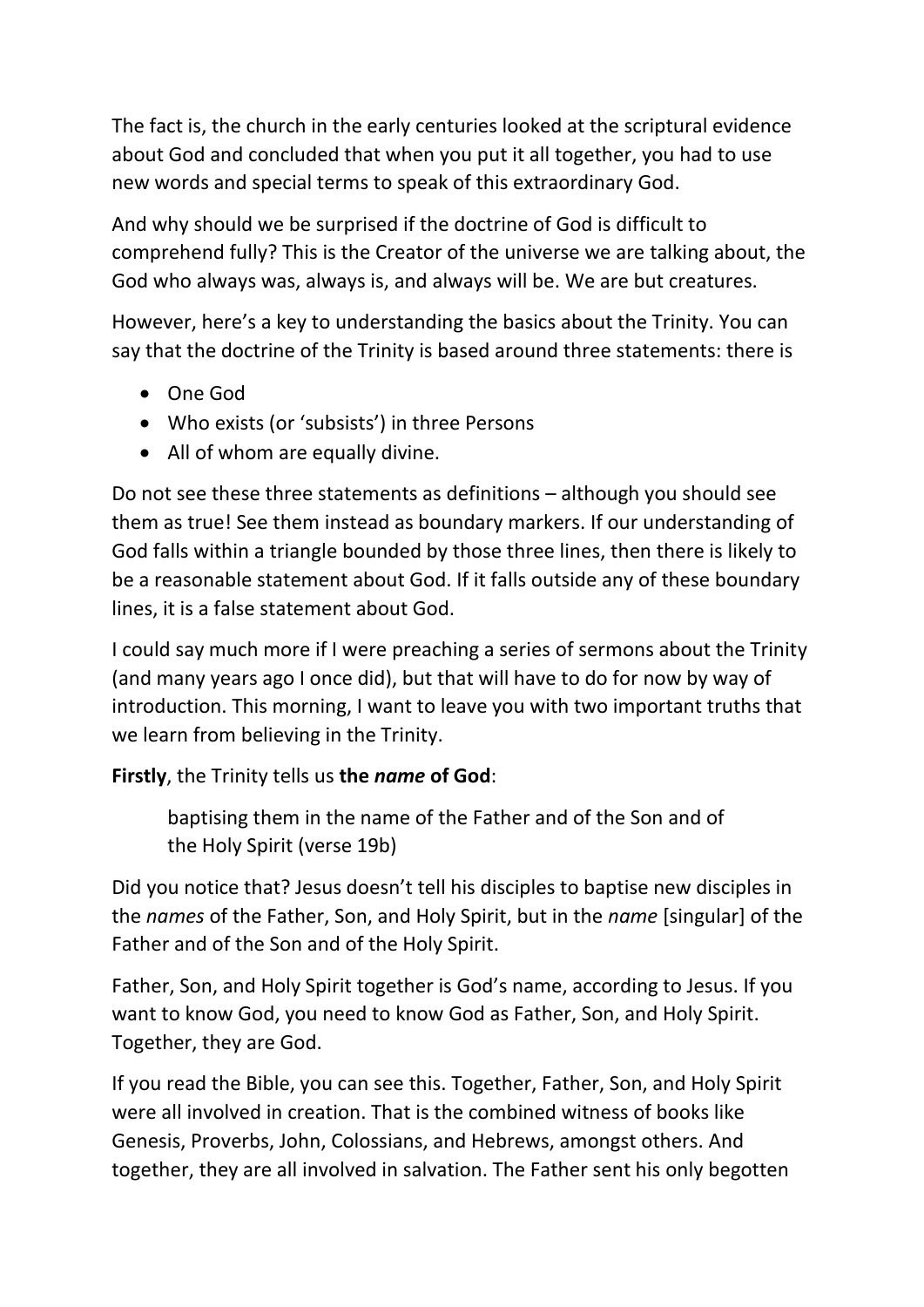Son. Through the Spirit he raised him from the dead. The Father sends the Spirit through the Son to us so that we can live the Christian life. And so on.

So you can put aside the old heresy that the Old Testament was the era of the Father, the Gospels were the era of the Son, and everything from Acts of the Apostles onwards is the era of the Holy Spirit. That separates them out: the truth is that together they are God.

And it means that if we want to grow in the Christian life, it's important that we get to know God better as Father, Son, and Holy Spirit, and not just to pick out one favourite member of the Trinity.

What could be more enriching that getting to know God better as the Father who lets us call him by the affectionate name 'Abba', who paid the cost of giving up his only begotten Son for the salvation of the world? What could be better than knowing more deeply the Son who took on human flesh and lived our existence? What could be better than being more acquainted with the Holy Spirit, who makes the Son known to us, and enables to live and serve more like him?

If we know God's name as Father, Son, and Holy Spirit, then our faith, knowledge, and love will be enriched.

**Secondly**, the Trinity tells us **the** *nature* **of God**.

If the One God is at heart a relationship of Father, Son, and Holy Spirit, then is it surprising that the most basic statement we ever read about the nature of God in the Bible is 'God is love', as John says in chapter 4 verse 8 of his First Epistle?

God is love. Make no mistake. You could not say that of the Muslim account of Allah. Allah being alone before creating anything could not love.

But the One God who is relationship in his most basic inner nature as Father, Son, and Holy Spirit – you can say that God is love, because the Trinitarian God could express love within the Trinity between the three Persons before ever there was any creation. Other religions can claim that 'God is loving' but only Christianity can claim that 'God is love'. Love is not simply something God does, for us love is the most essential nature of God. The Father loves the Son, and the Son loves the Father. The Father loves the Spirit, and the Spirit loves the Father. The Son loves the Spirit, and the Spirit loves the Son. God is love.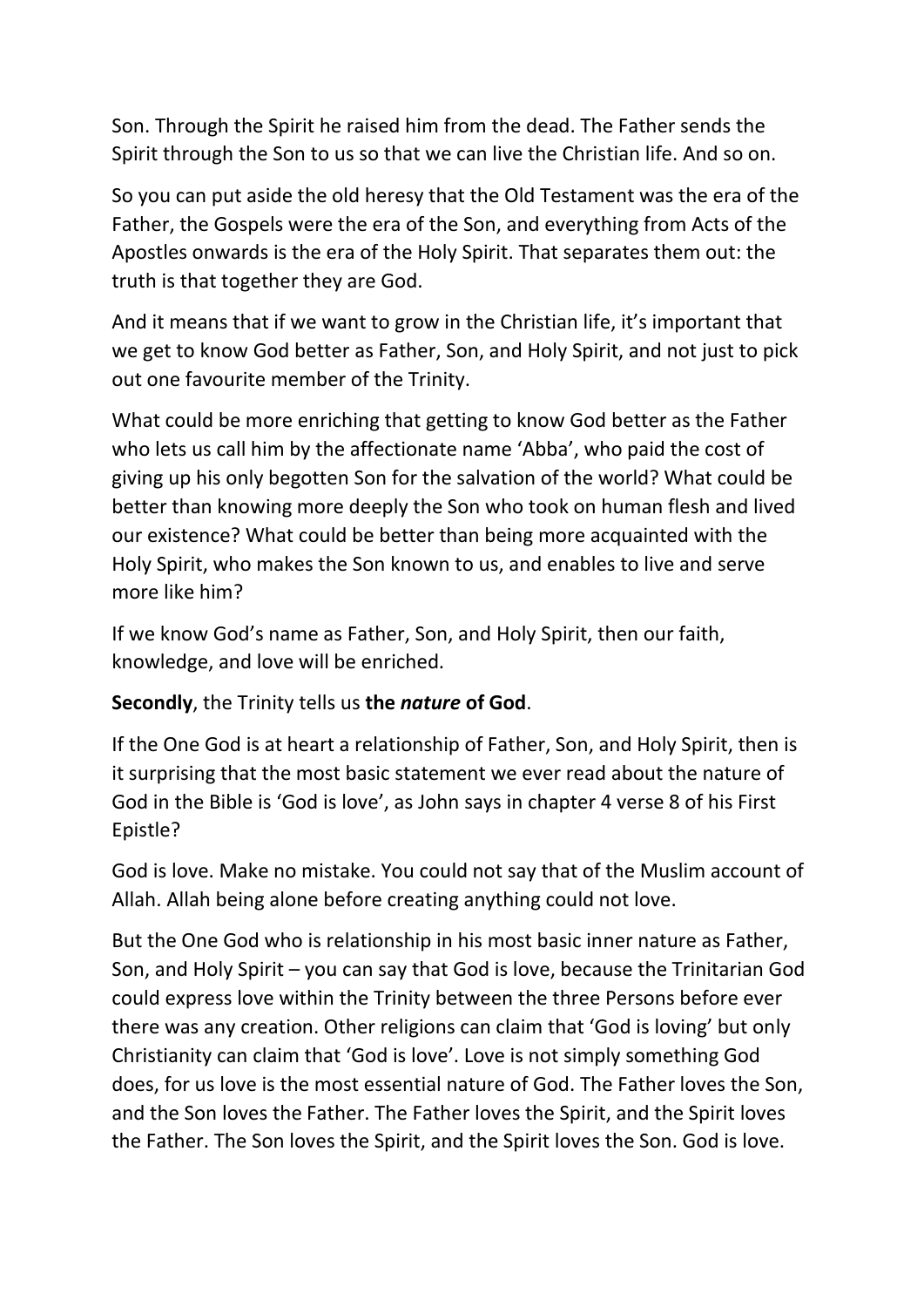What happens after that is that the inner love between the three Persons of the Trinity had to move outwards and love beyond those boundaries, rather than remaining inward. Therefore creation was an inevitable consequence of the God who is love. And as I said earlier, all three Persons were involved in the act of creation, according to Scripture.

If we believe in a God like this, how should we live? I suggest it means we need to love both inwardly and outwardly. Inwardly, within the fellowship of the church, it should be of our very nature to be a community of love. We have just celebrated Pentecost, and when the Holy Spirit came in Acts chapter 2 and Peter preached, a community grew in which its members shared food, possessions, and property. No wonder they enjoyed the favour of the people (Acts 2:42-47). So we need to rid ourselves of the impediments to love in our churches and we need to build relationships of love.

Outwardly, we cannot contain that love within the church community. As love had to go forth from the Trinity, so also must it proceed from us to the world. Yes, we already do that corporately as church with food banks and clothes banks, but this also poses the question for each of us as we disperse into the world each week: what are the particular ways in which I could show the God who is love among the people to whom he sends me?

In **conclusion**, I may not have been able to repeat the feat of the university professor who preached his sermon on the Trinity entirely in one-syllable words, but I do hope I've shown you how the brain-bending doctrine of the Trinity leads us to some straightforward consequences in the life of faith.

Will we seek to deepen our knowledge of God, who is Father, Son, and Holy Spirit?

Will we build up the inner life of love in the church community?

Will we live in the world as people who believe in the One God in three Persons who is love?

May we have the grace to do these things this week and in the years to come, if God grants them to us.

### **Prayers of Intercession**

That the church may show her unity in Christ, Lord hear us. **Lord, graciously hear us.**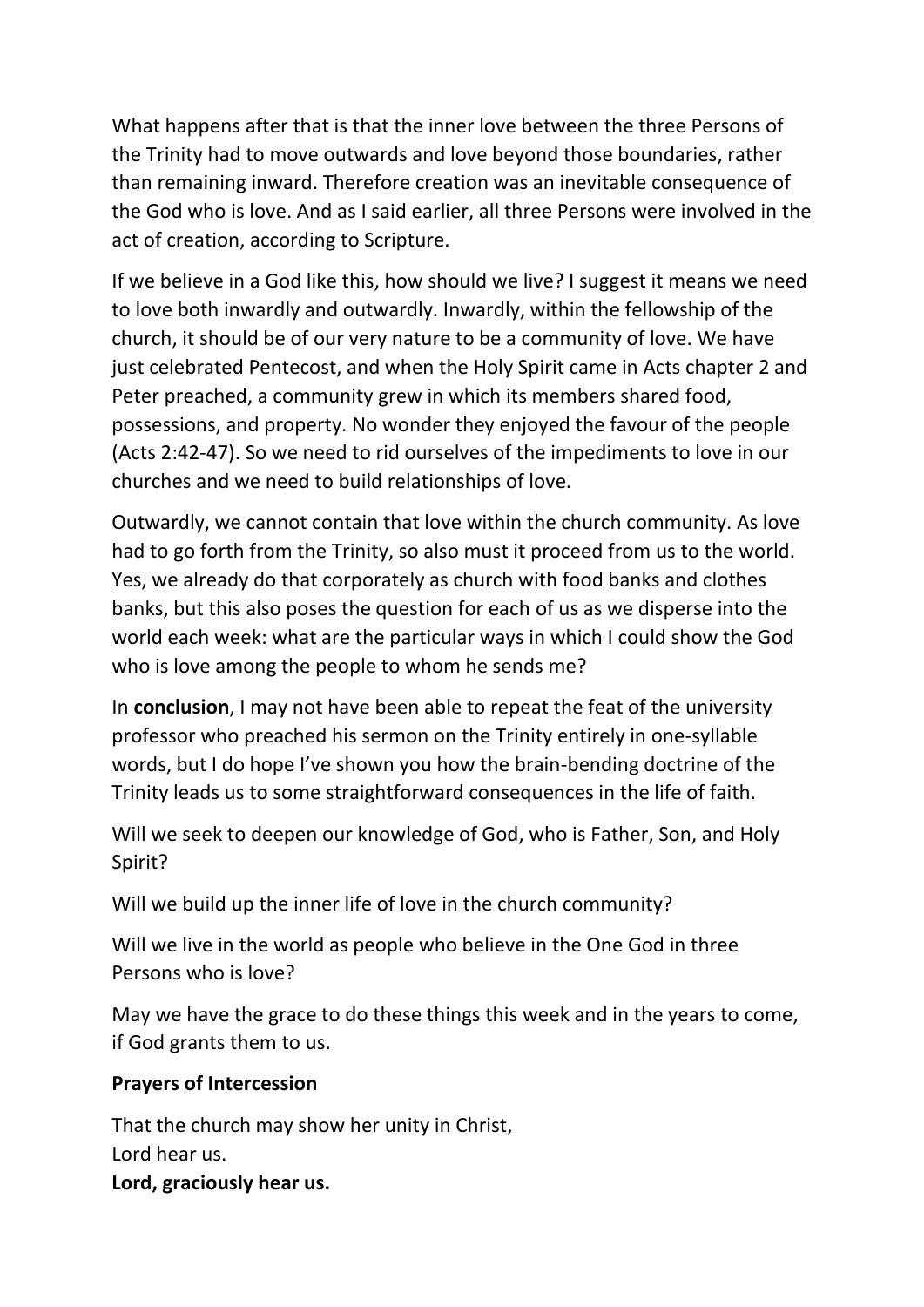That all churches may work together for the benefit of all peoples, Lord hear us.

# **Lord, graciously hear us.**

That all movements towards unity may prosper,

Lord hear us.

#### **Lord, graciously hear us.**

That divisions and conflicts may cease, Lord hear us.

#### **Lord, graciously hear us.**

That the world may find a lasting peace, Lord hear us.

#### **Lord, graciously hear us.**

That none may hunger or thirst,

Lord hear us.

#### **Lord, graciously hear us.<sup>3</sup>**

Almighty God, give us wisdom to perceive you, intelligence to understand you, diligence to seek you, patience to wait for you, vision to behold you, a heart to meditate upon you, a life to proclaim you; through Jesus Christ our Lord, who lives with you and the Holy Spirit, one God, now and for ever.<sup>4</sup>

### **Benediction**

Lord, be with us to guide us, within us to strengthen us, without us to protect us, above us to raise us, beneath us to uphold us, before us to lead us, behind us to guard us, ever about us, this day and evermore; this day and evermore.<sup>5</sup>